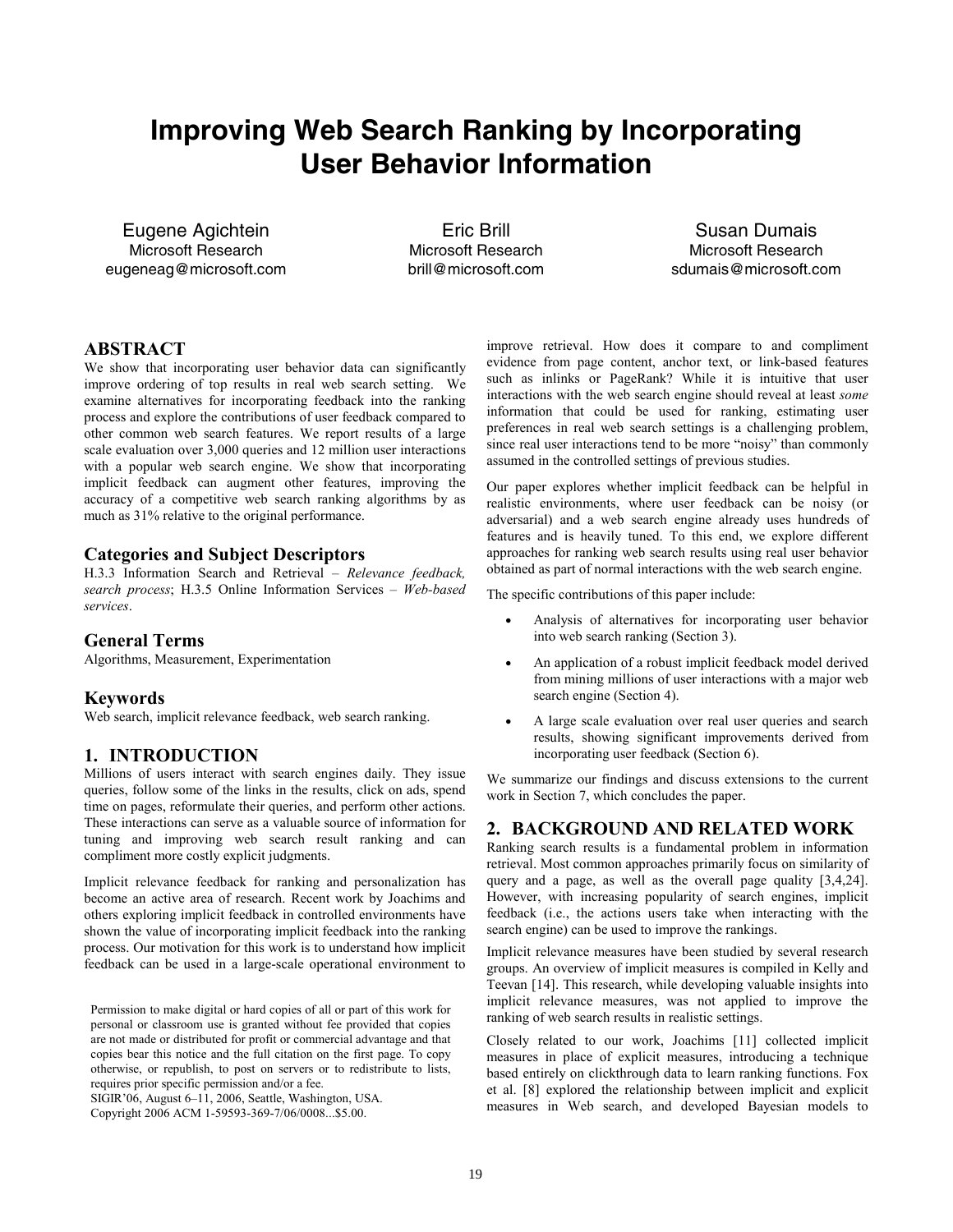correlate implicit measures and explicit relevance judgments for both individual queries and search sessions. This work considered a wide range of user behaviors (e.g., dwell time, scroll time, reformulation patterns) in addition to the popular clickthrough behavior. However, the modeling effort was aimed at predicting explicit relevance judgments from implicit user actions and not specifically at learning ranking functions. Other studies of user behavior in web search include Pharo and Järvelin [19], but were not directly applied to improve ranking.

More recently, Joachims et al. [12] presented an empirical evaluation of interpreting clickthrough evidence. By performing eye tracking studies and correlating predictions of their strategies with explicit ratings, the authors showed that it is possible to accurately interpret clickthroughs in a controlled, laboratory setting. Unfortunately, the extent to which previous research applies to real-world web search is unclear. At the same time, while recent work (e.g., [26]) on using clickthrough information for improving web search ranking is promising, it captures only one aspect of the user interactions with web search engines.

We build on existing research to develop robust user behavior interpretation techniques for the real web search setting. Instead of treating each user as a reliable "expert", we aggregate information from multiple, unreliable, user search session traces, as we describe in the next two sections.

# **3. INCORPORATING IMPLICIT FEEDBACK**

We consider two complementary approaches to ranking with implicit feedback: (1) treating implicit feedback as independent evidence for ranking results, and (2) integrating implicit feedback features directly into the ranking algorithm. We describe the two general ranking approaches next. The specific implicit feedback features are described in Section 4, and the algorithms for interpreting and incorporating implicit feedback are described in Section 5.

# **3.1 Implicit Feedback as Independent Evidence**

The general approach is to re-rank the results obtained by a web search engine according to observed clickthrough and other user interactions for the query in previous search sessions. Each result is assigned a score according to expected relevance/user satisfaction based on previous interactions, resulting in some preference ordering based on user interactions alone.

While there has been significant work on merging multiple rankings, we adapt a simple and robust approach of ignoring the original rankers' scores, and instead simply merge the rank orders. The main reason for ignoring the original scores is that since the feature spaces and learning algorithms are different, the scores are not directly comparable, and re-normalization tends to remove the benefit of incorporating classifier scores.

We experimented with a variety of merging functions on the development set of queries (and using a set of interactions from a different time period from final evaluation sets). We found that a simple rank merging heuristic combination works well, and is robust to variations in score values from original rankers. For a given query  $q$ , the implicit score  $IS_d$  is computed for each result  $d$ from available user interaction features, resulting in the implicit rank  $I_d$  for each result. We compute a merged score  $S_M(d)$  for *d* by combining the ranks obtained from implicit feedback,  $I_d$  with the original rank of *d, Od*:

$$
S_M(d, I_d, O_d, w_1) = \begin{cases} w_1 \frac{1}{I_d + 1} + \frac{1}{O_d + 1} & \text{if implicit feedback exists for } d \\ \frac{1}{O_d + 1} & \text{otherwise} \end{cases}
$$

where the weight  $w_I$  is a heuristically tuned scaling factor representing the relative "importance" of the implicit feedback. The query results are ordered in by decreasing values of  $S<sub>M</sub>$  to produce the final ranking. One special case of this model arises when setting  $w<sub>I</sub>$  to a very large value, effectively forcing clicked results to be ranked higher than un-clicked results – an intuitive and effective heuristic that we will use as a baseline. Applying more sophisticated classifier and ranker combination algorithms may result in additional improvements, and is a promising direction for future work.

The approach above assumes that there are no interactions between the underlying features producing the original web search ranking and the implicit feedback features. We now relax this assumption by integrating implicit feedback features directly into the ranking process.

# **3.2 Ranking with Implicit Feedback Features**

Modern web search engines rank results based on a large number of features, including content-based features (i.e., how closely a query matches the text or title or anchor text of the document), and queryindependent page quality features (e.g., PageRank of the document or the domain). In most cases, automatic (or semi-automatic) methods are developed for tuning the specific ranking function that combines these feature values.

Hence, a natural approach is to incorporate implicit feedback features directly as features for the ranking algorithm. During training or tuning, the ranker can be tuned as before but with additional features. At runtime, the search engine would fetch the implicit feedback features associated with each query-result URL pair. This model requires a ranking algorithm to be robust to missing values: more than 50% of queries to web search engines are unique, with no previous implicit feedback available. We now describe such a ranker that we used to learn over the combined feature sets including implicit feedback.

# **3.3 Learning to Rank Web Search Results**

A key aspect of our approach is exploiting recent advances in machine learning, namely trainable ranking algorithms for web search and information retrieval (e.g., [5, 11] and classical results reviewed in [3]). In our setting, explicit human relevance judgments (labels) are available for a set of web search queries and results. Hence, an attractive choice to use is a supervised machine learning technique to learn a ranking function that best predicts relevance judgments.

RankNet is one such algorithm. It is a neural net tuning algorithm that optimizes feature weights to best match explicitly provided pairwise user preferences. While the specific training algorithms used by RankNet are beyond the scope of this paper, it is described in detail in [5] and includes extensive evaluation and comparison with other ranking methods. An attractive feature of RankNet is both train- and run-time efficiency – runtime ranking can be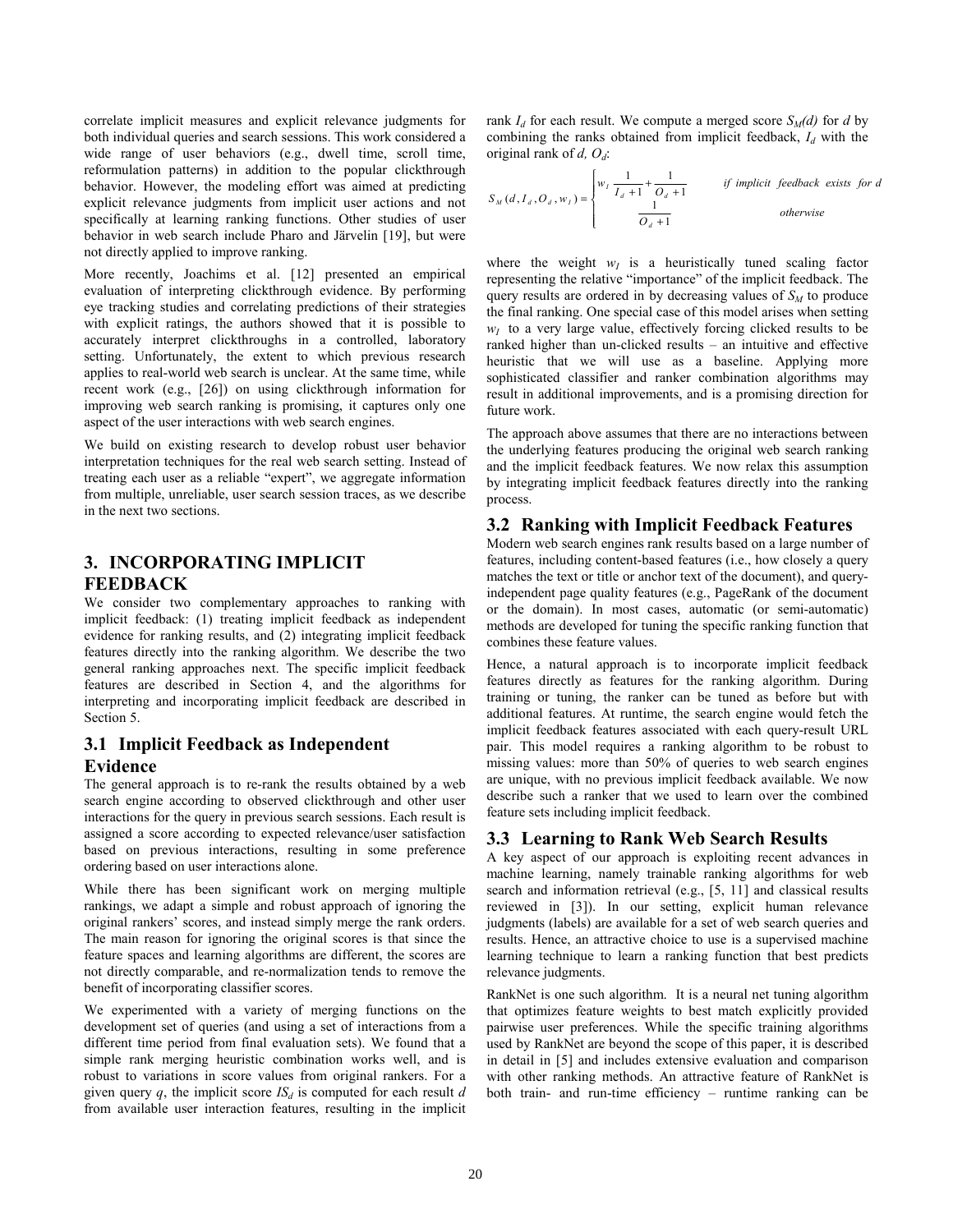quickly computed and can scale to the web, and training can be done over thousands of queries and associated judged results.

We use a 2-layer implementation of RankNet in order to model non-linear relationships between features. Furthermore, RankNet can learn with many (differentiable) cost functions, and hence can automatically learn a ranking function from human-provided labels, an attractive alternative to heuristic feature combination techniques. Hence, we will also use RankNet as a generic ranker to explore the contribution of implicit feedback for different ranking alternatives.

## **4. IMPLICIT USER FEEDBACK MODEL**

Our goal is to accurately interpret *noisy* user feedback obtained as by tracing user interactions with the search engine. Interpreting implicit feedback in real web search setting is not an easy task. We characterize this problem in detail in [1], where we motivate and evaluate a wide variety of models of implicit user activities. The general approach is to represent user actions for each search result as a vector of features, and then train a ranker on these features to discover feature values indicative of relevant (and non-relevant) search results. We first briefly summarize our features and model, and the learning approach (Section 4.2) in order to provide sufficient information to replicate our ranking methods and the subsequent experiments.

# **4.1 Representing User Actions as Features**

We model observed web search behaviors as a combination of a ``background'' component (i.e., query- and relevance-independent noise in user behavior, including positional biases with result interactions), and a ``relevance'' component (i.e., query-specific behavior indicative of relevance of a result to a query). We design our features to take advantage of aggregated user behavior. The feature set is comprised of *directly observed* features (computed directly from observations for each query), as well as query-specific *derived* features, computed as the deviation from the overall queryindependent distribution of values for the corresponding directly observed feature values.

The features used to represent user interactions with web search results are summarized in Table 4.1. This information was obtained via opt-in client-side instrumentation from users of a major web search engine.

We include the traditional implicit feedback features such as clickthrough counts for the results, as well as our novel derived features such as the deviation of the observed clickthrough number for a given query-URL pair from the expected number of clicks on a result in the given position. We also model the browsing behavior *after* a result was clicked – e.g., the average page dwell time for a given query-URL pair, as well as its deviation from the expected (average) dwell time. Furthermore, the feature set was designed to provide essential information about the user experience to make feedback interpretation robust. For example, web search users can often determine whether a result is relevant by looking at the result title, URL, and summary – in many cases, looking at the original document is not necessary. To model this aspect of user experience we include features such as overlap in words in title and words in query (TitleOverlap) and the fraction of words shared by the query and the result summary.

| Clickthrough features    |                                                          |  |  |
|--------------------------|----------------------------------------------------------|--|--|
| Position                 | Position of the URL in Current ranking                   |  |  |
| ClickFrequency           | Number of clicks for this query, URL pair                |  |  |
| ClickProbability         | Probability of a click for this query and URL            |  |  |
| ClickDeviation           | Deviation from expected click probability                |  |  |
| IsNextClicked            | 1 if clicked on next position, 0 otherwise               |  |  |
| <b>IsPreviousClicked</b> | 1 if clicked on previous position, 0 otherwise           |  |  |
| <b>IsClickAbove</b>      | 1 if there is a click above, 0 otherwise                 |  |  |
| <b>IsClickBelow</b>      | 1 if there is click below, 0 otherwise                   |  |  |
| Browsing features        |                                                          |  |  |
| TimeOnPage               | Page dwell time                                          |  |  |
| CumulativeTimeOnPage     | Cumulative time for all subsequent pages after<br>search |  |  |
| TimeOnDomain             | Cumulative dwell time for this domain                    |  |  |
| TimeOnShortUrl           | Cumulative time on URL prefix, no parameters             |  |  |
| IsFollowedLink           | 1 if followed link to result, 0 otherwise                |  |  |
| IsExactUrlMatch          | 0 if aggressive normalization used, 1 otherwise          |  |  |
| <b>IsRedirected</b>      | 1 if initial URL same as final URL, 0 otherwise          |  |  |
| <b>IsPathFromSearch</b>  | 1 if only followed links after query, 0 otherwise        |  |  |
| ClicksFromSearch         | Number of hops to reach page from query                  |  |  |
| AverageDwellTime         | Average time on page for this query                      |  |  |
| DwellTimeDeviation       | Deviation from average dwell time on page                |  |  |
| CumulativeDeviation      | Deviation from average cumulative dwell time             |  |  |
| DomainDeviation          | Deviation from average dwell time on domain              |  |  |
| Query-text features      |                                                          |  |  |
| TitleOverlap             | Words shared between query and title                     |  |  |
| SummaryOverlap           | Words shared between query and snippet                   |  |  |
| QueryURLOverlap          | Words shared between query and URL                       |  |  |
| QueryDomainOverlap       | Words shared between query and URL domain                |  |  |
| QueryLength              | Number of tokens in query                                |  |  |
| QueryNextOverlap         | Fraction of words shared with next query                 |  |  |

**Table 4.1: Some features used to represent post-search navigation history for a given query and search result URL.** 

Having described our feature set, we briefly review our general method for deriving a user behavior model.

# **4.2 Deriving a User Feedback Model**

To learn to interpret the observed user behavior, we correlate user actions (i.e., the features in Table 4.1 representing the actions) with the explicit user judgments for a set of training queries. We find all the instances in our session logs where these queries were submitted to the search engine, and aggregate the user behavior features for all search sessions involving these queries.

Each observed query-URL pair is represented by the features in Table 4.1, with values averaged over all search sessions, and assigned one of six possible relevance labels, ranging from "Perfect" to "Bad", as assigned by explicit relevance judgments. These labeled feature vectors are used as input to the RankNet training algorithm (Section 3.3) which produces a trained user behavior model. This approach is particularly attractive as it does not require heuristics beyond feature engineering. The resulting user behavior model is used to help rank web search results – either directly or in combination with other features, as described below.

# **5. EXPERIMENTAL SETUP**

The ultimate goal of incorporating implicit feedback into ranking is to improve the relevance of the returned web search results. Hence, we compare the ranking methods over a large set of judged queries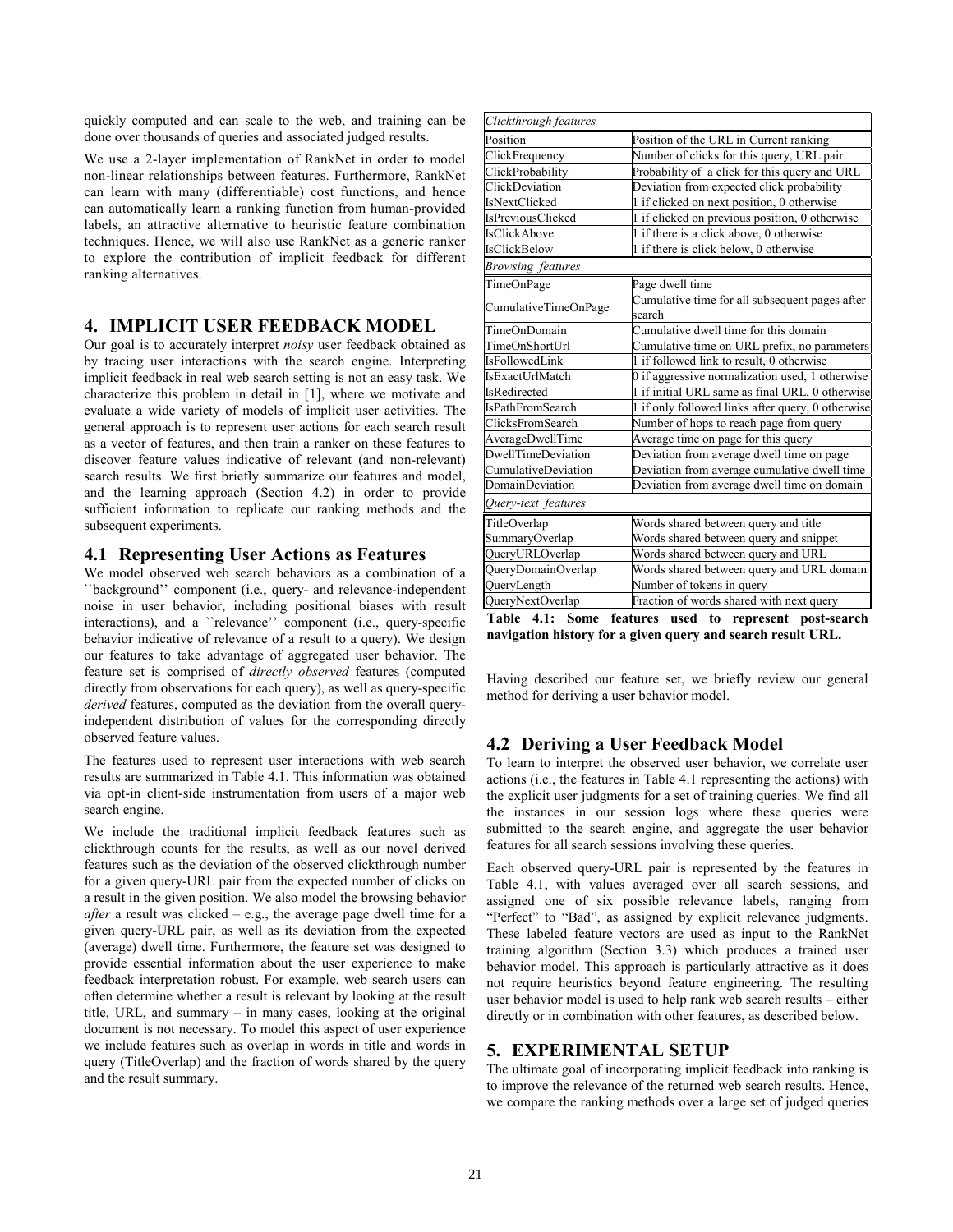with explicit relevance labels provided by human judges. In order for the evaluation to be realistic we obtained a random sample of queries from web search logs of a major search engine, with associated results and traces for user actions. We describe this dataset in detail next. Our metrics are described in Section 5.2 that we use to evaluate the ranking alternatives, listed in Section 5.3 in the experiments of Section 6.

### **5.1 Datasets**

We compared our ranking methods over a random sample of 3,000 queries from the search engine query logs. The queries were drawn from the logs uniformly at random by token without replacement, resulting in a query sample representative of the overall query distribution. On average, 30 results were explicitly labeled by human judges using a six point scale ranging from "Perfect" down to "Bad". Overall, there were over 83,000 results with explicit relevance judgments. In order to compute various statistics, documents with label "Good" or better will be considered "relevant", and with lower labels to be "non-relevant". Note that the experiments were performed over the results already highly ranked by a web search engine, which corresponds to a typical user experience which is limited to the small number of the highly ranked results for a typical web search query.

The user interactions were collected over a period of 8 weeks using voluntary opt-in information. In total, over 1.2 million unique queries were instrumented, resulting in over 12 million individual interactions with the search engine. The data consisted of user interactions with the web search engine (e.g., clicking on a result link, going back to search results, etc.) performed after a query was submitted. These actions were aggregated across users and search sessions and converted to features in Table 4.1.

To create the training, validation, and test query sets, we created three different random splits of 1,500 training, 500 validation, and 1000 test queries. The splits were done randomly by query, so that there was no overlap in training, validation, and test queries.

#### **5.2 Evaluation Metrics**

We evaluate the ranking algorithms over a range of accepted information retrieval metrics, namely *Precision at K* (P(K)), *Normalized Discounted Cumulative Gain* (NDCG), and *Mean Average Precision* (MAP). Each metric focuses on a deferent aspect of system performance, as we describe below.

- **Precision at K**: As the most intuitive metric, P(K) reports the fraction of documents ranked in the top K results that are labeled as relevant. In our setting, we require a relevant document to be labeled "Good" or higher. The position of relevant documents within the top K is irrelevant, and hence this metric measure overall user satisfaction with the top K results.
- **NDCG at K:** NDCG is a retrieval measure devised specifically for web search evaluation  $[10]$ . For a given query  $q$ , the ranked results are examined from the top ranked down, and the NDCG computed as:

$$
N_q = M_q \sum_{j=1}^{K} (2^{r(j)} - 1) / \log(1 + j)
$$

Where  $M_a$  is a normalization constant calculated so that a perfect ordering would obtain NDCG of 1; and each *r(j)* is an integer relevance label (0="Bad" and 5="Perfect") of result returned at position *j.* Note that unlabeled and "Bad" documents do not contribute to the sum, but will reduce NDCG for the query pushing down the relevant labeled documents, reducing their contributions. NDCG is well suited to web search evaluation, as it rewards relevant documents in the top ranked results more heavily than those ranked lower.

• **MAP:** Average precision for each query is defined as the mean of the precision at K values computed after each relevant document was retrieved. The final MAP value is defined as the mean of average precisions of all queries in the test set. This metric is the most commonly used single-value summary of a run over a set of queries.

#### **5.3 Ranking Methods Compared**

Recall that our goal is to quantify the effectiveness of implicit behavior for real web search. One dimension is to compare the utility of implicit feedback with other information available to a web search engine. Specifically, we compare effectiveness of implicit user behaviors with content-based matching, static page quality features, and combinations of all features.

- **BM25F:** As a strong web search baseline we used the BM25F scoring, which was used in one of the best performing systems in the TREC 2004 Web track [23,27]. BM25F and its variants have been extensively described and evaluated in IR literature, and hence serve as a strong, reproducible baseline. The BM25F variant we used for our experiments computes separate match scores for each "field" for a result document (e.g., body text, title, and anchor text), and incorporates query-independent linkbased information (e.g., PageRank, ClickDistance, and URL depth). The scoring function and field-specific tuning is described in detail in [23]. Note that BM25F does not directly consider explicit or implicit feedback for tuning.
- **RN:** The ranking produced by a neural net ranker (RankNet, described in Section 3.3) that *learns* to rank web search results by incorporating BM25F and a large number of additional static and dynamic features describing each search result. This system automatically learns weights for all features (including the BM25F score for a document) based on *explicit* human labels for a large set of queries. A system incorporating an implementation of RankNet is currently in use by a major search engine and can be considered representative of the state of the art in web search.
- **BM25F-RerankCT**: The ranking produced by incorporating clickthrough statistics to reorder web search results ranked by BM25F above. Clickthrough is a particularly important special case of implicit feedback, and has been shown to correlate with result relevance. This is a special case of the ranking method in Section 3.1, with the weight  $w<sub>I</sub>$  set to 1000 and the ranking  $I<sub>d</sub>$  is simply the number of clicks on the result corresponding to *d.* In effect, this ranking brings to the top all returned web search results with at least one click (and orders them in decreasing order by number of clicks). The relative ranking of the remainder of results is unchanged and they are inserted below all clicked results. This method serves as our baseline implicit feedback reranking method.

**BM25F**-**RerankAll** The ranking produced by reordering the BM25F results using *all* user behavior features (Section 4). This method learns a model of user preferences by correlating feature values with explicit relevance labels using the RankNet neural net algorithm (Section 4.2). At runtime, for a given query the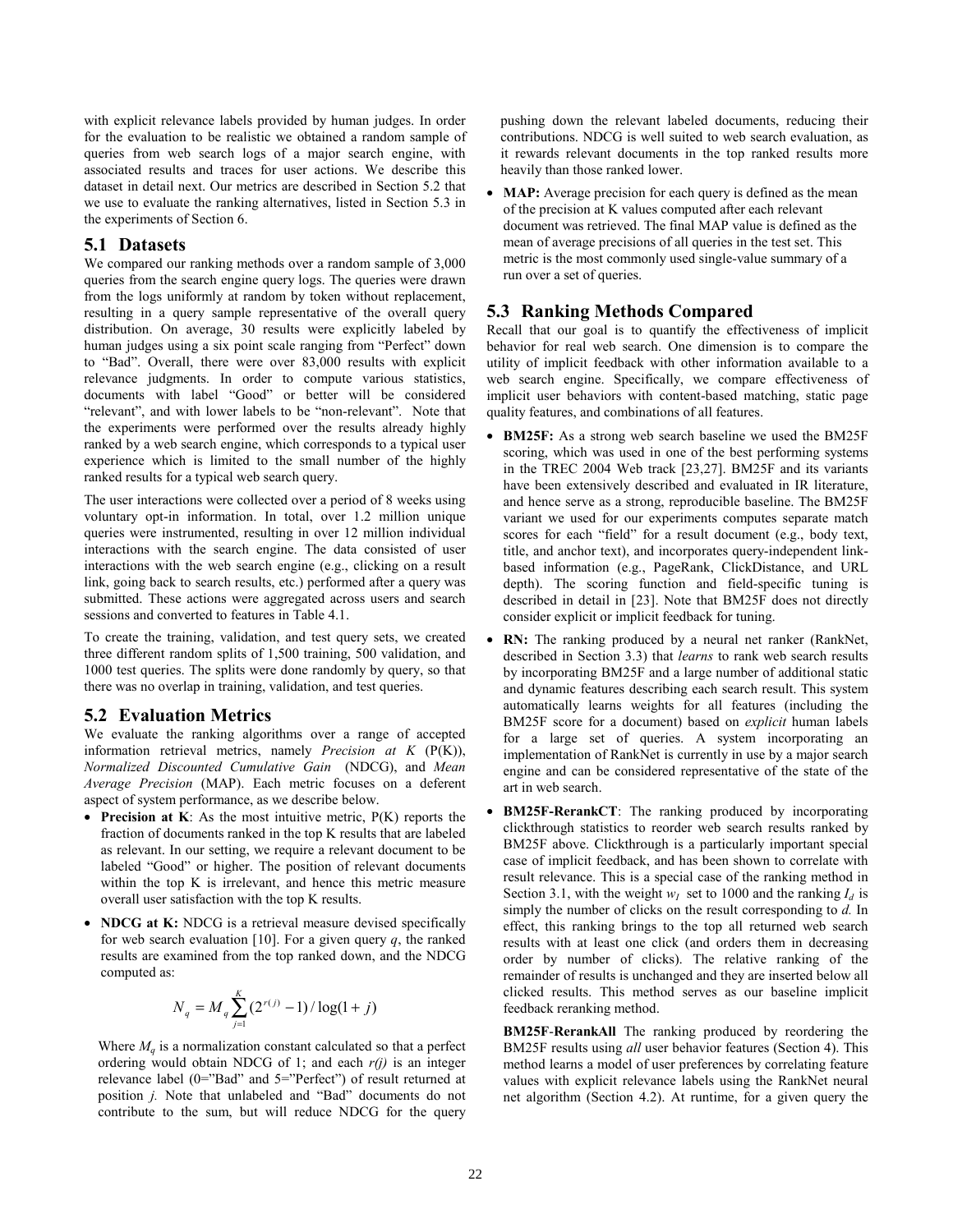implicit score  $I_r$  is computed for each result  $r$  with available user interaction features, and the implicit ranking is produced. The merged ranking is computed as described in Section 3.1. Based on the experiments over the development set we fix the value of  $w_I$  to 3 (the effect of the  $w_I$  parameter for this ranker turned out to be negligible).

- **BM25F+All:** Ranking derived by training the RankNet (Section 3.3) learner over the features set of the BM25F score as well as all implicit feedback features (Section 3.2). We used the 2-layer implementation of RankNet [5] trained on the queries and labels in the training and validation sets.
- **RN+All:** Ranking derived by training the 2-layer RankNet ranking algorithm (Section 3.3) over the union of all content, dynamic, and implicit feedback features (i.e., all of the features described above as well as all of the new implicit feedback features we introduced).

The ranking methods above span the range of the information used for ranking, from not using the implicit or explicit feedback at all (i.e., BM25F) to a modern web search engine using hundreds of features and tuned on explicit judgments (RN). As we will show next, incorporating user behavior into these ranking systems dramatically improves the relevance of the returned documents.

#### **6. EXPERIMENTAL RESULTS**

Implicit feedback for web search ranking can be exploited in a number of ways. We compare alternative methods of exploiting implicit feedback, both by re-ranking the top results (i.e., the BM25F-RerankCT and BM25F-RerankAll methods that reorder BM25F results), as well as by integrating the implicit features directly into the ranking process (i.e., the RN+ALL and BM25F+All methods which learn to rank results over the implicit feedback and other features). We compare our methods over strong baselines (BM25F and RN) over the NDCG, Precision at K, and MAP measures defined in Section 5.2. The results were averaged over three random splits of the overall dataset. Each split contained 1500 training, 500 validation, and 1000 test queries, all query sets disjoint. We first present the results over all 1000 test queries (i.e., including queries for which there are no implicit measures so we use the original web rankings). We then drill down to examine the effects on reranking for the attempted queries in more detail, analyzing where implicit feedback proved most beneficial.

We first experimented with different methods of re-ranking the output of the BM25F search results. Figures 6.1 and 6.2 report NDCG and Precision for BM25F, as well as for the strategies reranking results with user feedback (Section 3.1). Incorporating all user feedback (either in reranking framework or as features to the learner directly) results in significant improvements (using twotailed t-test with p=0.01) over both the original BM25F ranking as well as over reranking with clickthrough alone[Rev1]. The improvement is consistent across the top 10 results and largest for the top result: NDCG at 1 for BM25F+All is 0.622 compared to 0.518 of the original results, and precision at 1 similarly increases from 0.5 to 0.63. Based on these results we will use the direct feature combination (i.e., BM25F+All) ranker for subsequent comparisons involving implicit feedback.



**Figure 6.1: NDCG at** *K* **for BM25F, BM25F-RerankCT, BM25F-Rerank-All, and BM25F+All for varying** *K* 



**Figure 6.2: Precision at K for BM25F, BM25F-RerankCT, BM25F-Rerank-All, and BM25F+All for varying K** 

Interestingly, using clickthrough alone, while giving significant benefit over the original BM25F ranking, is not as effective as considering the full set of features in Table 4.1. While we analyze user behavior (and most effective component features) in a separate paper [1], it is worthwhile to give a concrete example of the kind of noise inherent in real user feedback in web search setting.



**Figure 6.3: Relative clickthrough frequency for queries with varying Position of Top Relevant result (PTR).**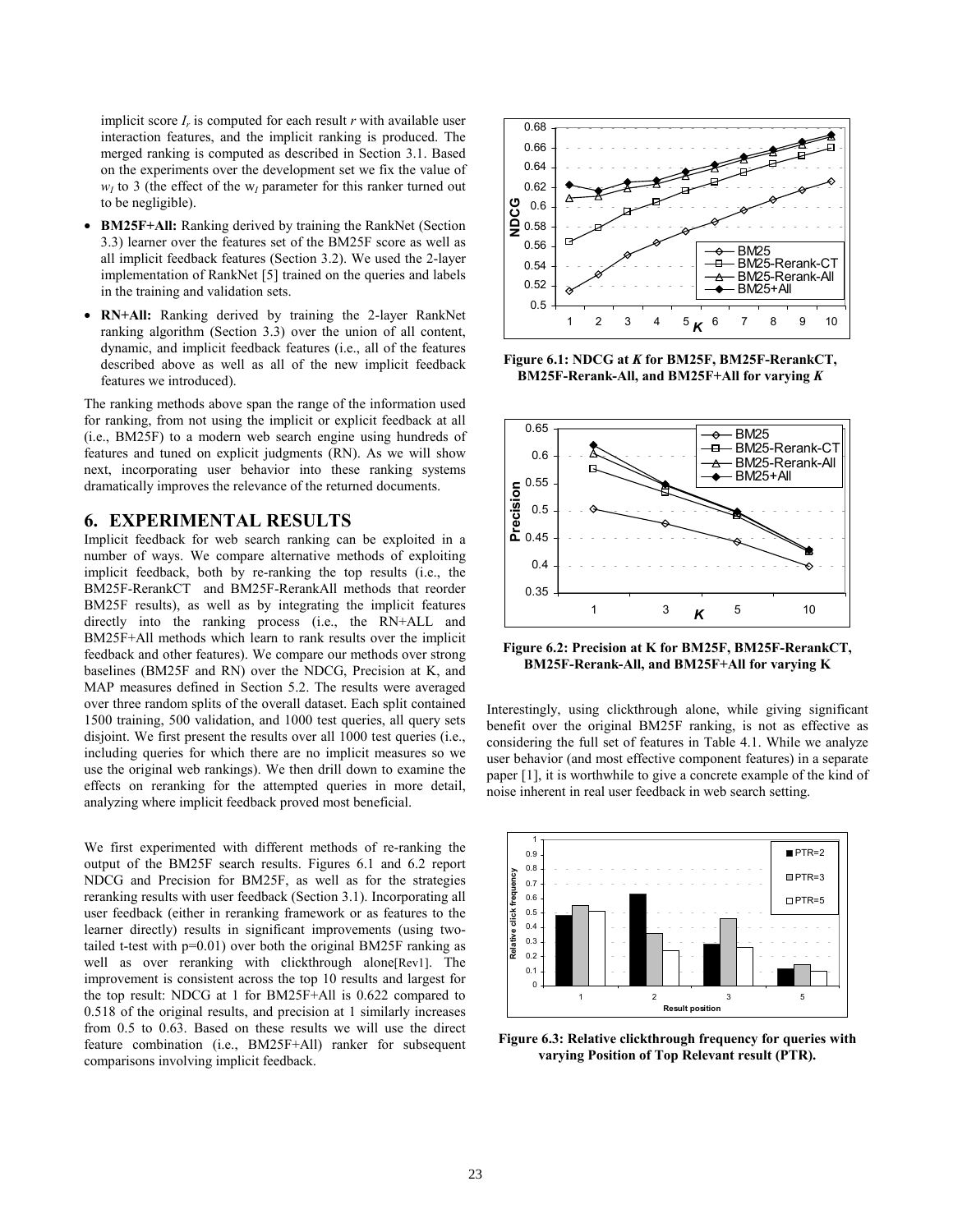If users considered only the relevance of a result to their query, they would click on the topmost relevant results. Unfortunately, as Joachims and others have shown, presentation also influences which results users click on quite dramatically. Users often click on results *above* the relevant one presumably because the short summaries do not provide enough information to make accurate relevance assessments and they have learned that on average topranked items are relevant. Figure 6.3 shows relative clickthrough frequencies for queries with known relevant items at positions other than the first position; the position of the top relevant result (PTR) ranges from 2-10 in the figure. For example, for queries with first relevant result at position 5 (PTR=5), there are more clicks on the non-relevant results in higher ranked positions than on the first relevant result at position 5. As we will see, learning over a richer behavior feature set, results in substantial accuracy improvement over clickthrough alone[Rev2].

We now consider incorporating user behavior into a much richer feature set, RN (Section 5.3) used by a major web search engine. RN incorporates BM25F, link-based features, and hundreds of other features. Figure 6.4 reports NDCG at K and Figure 6.5 reports Precision at K. Interestingly, while the original RN rankings are significantly more accurate than BM25F alone, incorporating implicit feedback features (BM25F+All) results in ranking that significantly outperforms the original RN rankings. In other words, implicit feedback incorporates sufficient information to *replace* the hundreds of other features available to the RankNet learner trained on the RN feature set.



**Figure 6.4: NDCG at** *K* **for BM25F, BM25F+All, RN, and RN+All for varying** *K* 

Furthermore, enriching the RN features with implicit feedback set exhibits significant gain on all measures, allowing RN+All to outperform all other methods. This demonstrates the complementary nature of implicit feedback with other features available to a state of the art web search engine.



**Figure 6.5: Precision at** *K* **for BM25F, BM25F+All, RN, and RN+All for varying** *K* 

We summarize the performance of the different ranking methods in Table 6.1. We report the Mean Average Precision (MAP) score for each system. While not intuitive to interpret, MAP allows quantitative comparison on a single metric. The gains marked with \* are significant at p=0.01 level using two tailed t-test.

|                      | <b>MAP</b> | Gain     | P(1)  | Gain     |
|----------------------|------------|----------|-------|----------|
| BM25F                | 0.184      |          | 0.503 |          |
| BM25F-Rerank-CT      | 0.215      | $0.031*$ | 0.577 | $0.073*$ |
| BM25F-RerankImplicit | 0.218      | 0.003    | 0.605 | $0.028*$ |
| BM25F+Implicit       | 0.222      | 0.004    | 0.620 | $0.015*$ |
| RN                   | 0.215      |          | 0.597 |          |
| RN+All               | 0.248      | $0.033*$ | 0.629 | $0.032*$ |

**Table 6.1: Mean Average Precision (MAP) for all strategies.** 

So far we reported results averaged across *all* queries in the test set. Unfortunately, less than half had sufficient interactions to attempt reranking. Out of the 1000 queries in test, between 46% and 49%, depending on the train-test split, had sufficient interaction information to make predictions (i.e., there was at least 1 search session in which at least 1 result URL was clicked on by the user). This is not surprising: web search is heavy-tailed, and there are many unique queries. We now consider the performance on the queries for which user interactions were available. Figure 6.6 reports NDCG for the subset of the test queries with the implicit feedback features. The gains at top 1 are dramatic. The NDCG at 1 of BM25F+All increases from 0.6 to 0.75 (a 31% relative gain), achieving performance comparable to RN+All operating over a much richer feature set.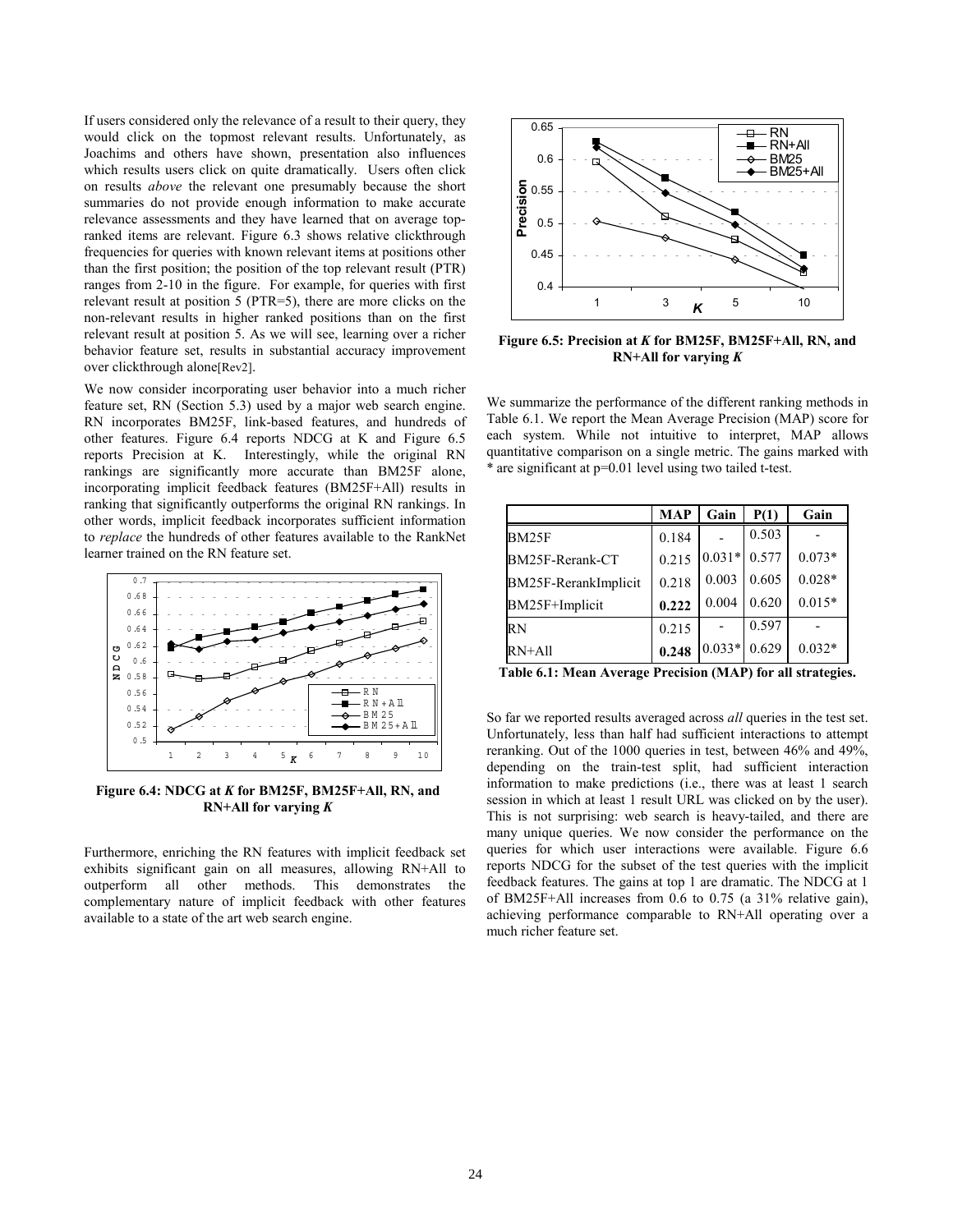

**Figure 6.6: NDCG at K for BM25F, BM25F+All, RN, and RN+All on test queries with user interactions** 

Similarly, gains on precision at top 1 are substantial (Figure 6.7), and are likely to be apparent to web search users. When implicit feedback is available, the BM25F+All system returns relevant document at top 1 almost 70% of the time, compared 53% of the time when implicit feedback is not considered by the original BM25F system.



**Figure 6.7: Precision at K NDCG at K for BM25F, BM25F+All, RN, and RN+All on test queries with user interactions** 

We summarize the results on the MAP measure for attempted queries in Table 6.2. MAP improvements are both substantial and significant, with improvements over the BM25F ranker most pronounced.

| Method       | <b>MAP</b> | Gain                                  | P(1)  | Gain |
|--------------|------------|---------------------------------------|-------|------|
| <b>RN</b>    | 0.269      |                                       | 0.632 |      |
| $RN+All$     |            | $0.321$ 0.051 (19%) 0.693 0.061(10%)  |       |      |
| <b>BM25F</b> | 0.236      |                                       | 0.525 |      |
| $BM25F+All$  |            | $0.292$ 0.056 (24%) 0.687 0.162 (31%) |       |      |

**Table 6.2: Mean Average Precision (MAP) on attempted queries for best performing methods** 

We now analyze the cases where implicit feedback was shown most helpful. Figure 6.8 reports the MAP improvements over the "baseline" BM25F run for each query with MAP under 0.6. Note that most of the improvement is for poorly performing queries (i.e.,  $MAP < 0.1$ ). Interestingly, incorporating user behavior information degrades accuracy for queries with high original MAP score. One possible explanation is that these "easy" queries tend to be navigational (i.e., having a single, highly-ranked most appropriate answer), and user interactions with lower-ranked results may indicate divergent information needs that are better served by the less popular results (with correspondingly poor overall relevance ratings).



**Figure 6.8: Gain of BM25F+All over original BM25F ranking** 

To summarize our experimental results, incorporating implicit feedback in real web search setting resulted in significant improvements over the original rankings, using both BM25F and RN baselines. Our rich set of implicit features, such as time on page and deviations from the average behavior, provides advantages over using clickthrough alone as an indicator of interest. Furthermore, incorporating implicit feedback features directly into the learned ranking function is more effective than using implicit feedback for reranking. The improvements observed over large test sets of queries (1,000 total, between 466 and 495 with implicit feedback available) are both substantial and statistically significant.

# **7. CONCLUSIONS AND FUTURE WORK**

In this paper we explored the utility of incorporating noisy implicit feedback obtained in a real web search setting to improve web search ranking. We performed a large-scale evaluation over 3,000 queries and more than 12 million user interactions with a major search engine, establishing the utility of incorporating "noisy" implicit feedback to improve web search relevance.

We compared two alternatives of incorporating implicit feedback into the search process, namely reranking with implicit feedback and incorporating implicit feedback features directly into the trained ranking function. Our experiments showed significant improvement over methods that do not consider implicit feedback. The gains are particularly dramatic for the top *K*=1 result in the final ranking, with precision improvements as high as 31%, and the gains are substantial for all values of *K*. Our experiments showed that implicit user feedback can further improve web search performance, when incorporated directly with popular content- and link-based features.